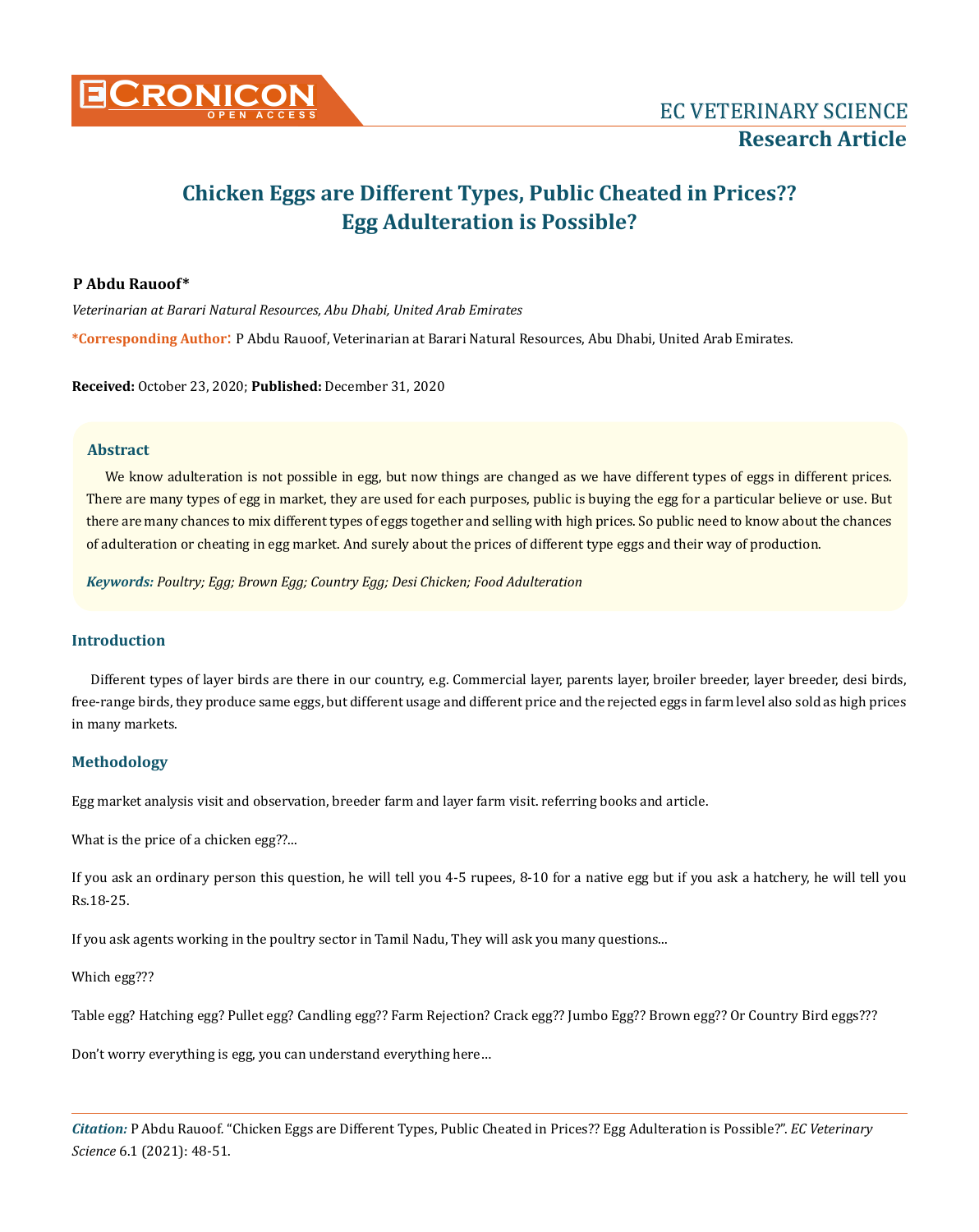There are many types of chicken eggs available in the public market in Kerala and other states.

## **Table egg (eggs to eat)**

- Table egg is the white egg of white leghorn chickens/Table egg producing breeds, it weigh between 40g and 55g. Table eggs are produced by breeds such as Vencob, Lohmann and Hyaline. They start laying eggs at the age of 16 weeks but are sold as table eggs only when they weigh 40 gms at 18 weeks.
- Price Rs 4 5 approximately.
- Shell color white.
- All the eggs having the same colour and ingredients inside, only difference in shell colour.
- The first thing to understand is that hens (females) are only reared on farms where the Egg is not required for hatching.

## **Pullet egg**

- When laying starts at the  $16<sup>th</sup>$  week, small eggs are first laid.
- Anything below 40 grams sells for Rs.  $1 2$  called a pullet egg.
- The colour of the outer shell varies according to the Breed and Strain.

## **Hatching egg**

These are hatching eggs obtained from parent chickens. It weighs 45 - 55 grams and the color of the eggshell varies depending on the breed and strain, which is brownish-white in normal broiler Hatching eggs.

## **Farm rejection egg**

Eggs that do not weigh more than 45 gm for 25 weeks are not selected for hatching and are marketed as farm rejection egg at a price of Rs. 2 - 3.

# **Candling rejection egg**

After 10 days, the eggs having embryo growth and going to hatch can be identified by candling in the hatchery. This is the process of keeping eggs on top of a light source. Eggs that do not start hatching will be removed from the hatchery. Coming to the market at a price of 50 - 70 paise.

#### **Crack egg**

In parent farms, if there is a small crack/crack above the eggshell, they will not be selected for hatching. These are sold from the farm for 50 - 75 paise. These are mainly taken for bakery use.

*Citation:* P Abdu Rauoof*.* "Chicken Eggs are Different Types, Public Cheated in Prices?? Egg Adulteration is Possible?". *EC Veterinary Science* 6.1 (2021): 48-51.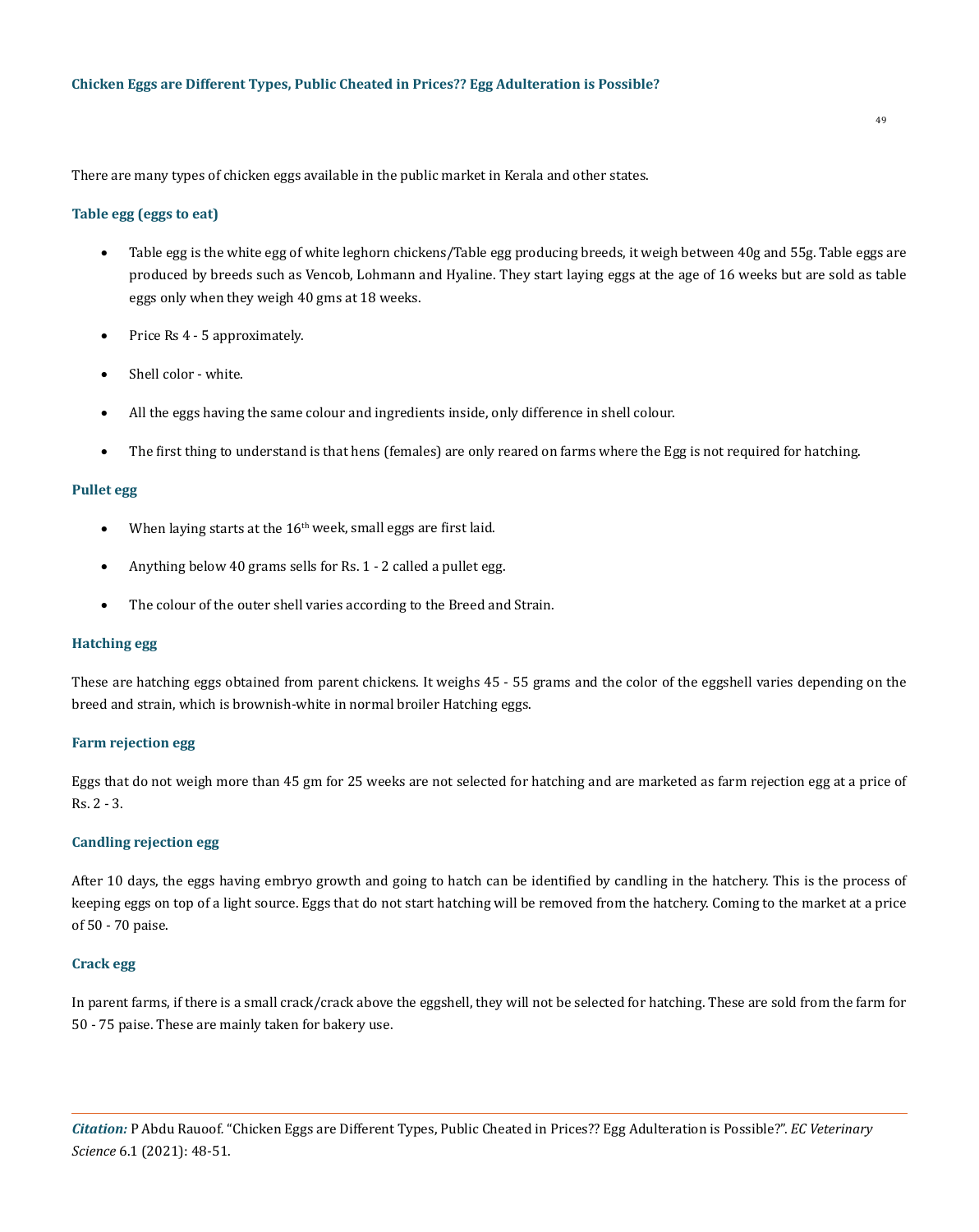# **Jumbo egg**

Unshaped/Double yoked or having weight above 65g also don't select for hatching. These are sold from the farm for 2 - 3 rupees. They are also mainly used for bakery purposes.

# **BV380 eggs**

- BV380 eggs are having brown shell colors and it is preferred by people because of its Brown colour which is the same as country birds. They can weigh up to 50 grams. But BV380 chickens developed by Venkateshwara Hatcheries are not the only ones laying brown eggs.
- • Hyaline and Lohman strains include brown egg-laying and white egg-laying varieties. Most of them are crossbreds of the Rhode Island Red Breed.

## **Eggs from birds developed by veterinary universities of India**

- These are developed by our Veterinary Universities e.g. Gramashree, Gramapriya, Suvarna, etc.
- Brownish white, shell colour, they weigh 30 40 grams.
- Price ranges from Rs 8 10.

# **Country bird eggs/local eggs**

Eggs of country/Local/Desi birds. They are low yielding, free-range hens, which were first available locally. These eggs having Brown Shell colour. The price ranges from 8-10.

## **Karinkozhi/Kadaknath eggs**

- Eggs of Kadaknath are brownish white, not black. Many people thinks it is black in colour.
- Its weight will be 30 40g. The price is indefinable.

# **Result and Discussion**

It is very difficult to distinguish between these eggs by naked eyes. Low weight rejection eggs can be marketed as native/Desi eggs.

Candled Rejection eggs can be sold as brown table eggs. Pullet eggs can be sold at High prices. Country Bird eggs can be mixed with Kadaknath eggs.

So many lies can happen.

Public, Government, food safety Departments should be more vigilant and aware about these, then only we can stop these chances of cheating in Egg market [1-13].

## **Conclusion**

There are price cheating happening in Egg market regarding the quality of egg.

*Citation:* P Abdu Rauoof*.* "Chicken Eggs are Different Types, Public Cheated in Prices?? Egg Adulteration is Possible?". *EC Veterinary Science* 6.1 (2021): 48-51.